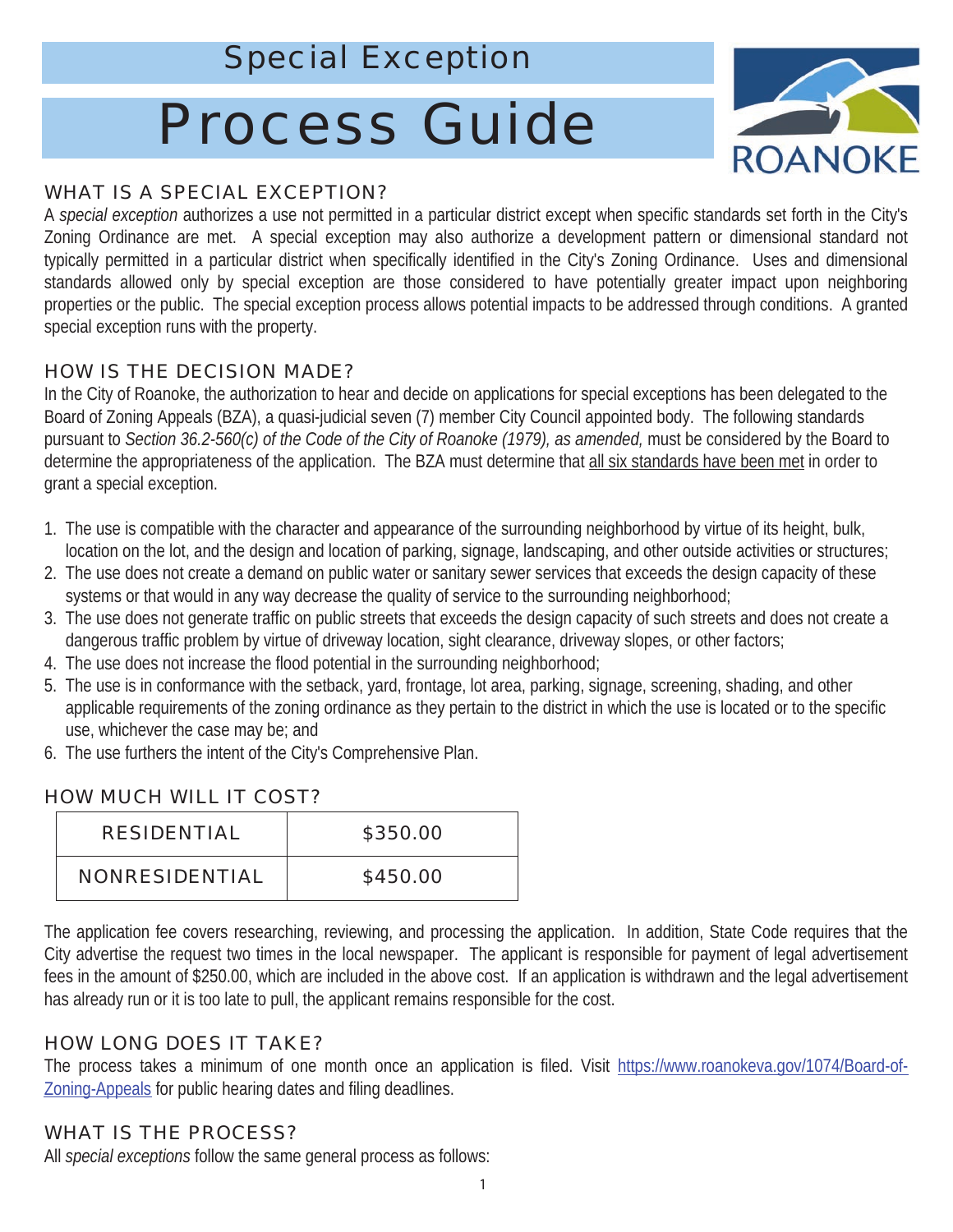#### (1) PRE-FILING CONFERENCE

Applicants are encouraged to schedule a pre-filing conference with staff to determine the necessity, grounds, completeness, and accuracy of the *special exception* request. To schedule a pre-filing conference, please call (540) 853-1730.

#### (2) APPLICATION SUBMITTAL

A *special exception* application, consisting of the following components, must be filed in Room 170 of the Noel C. Taylor Municipal Building, 215 Church Avenue, S.W., Roanoke, Virginia 24011. An application for a *special exception* may be made by any property owner,tenant, governmental official, department, board, or bureau. Because a *special exception* is a legal matter, it is strongly recommended that an attorney represent you and assist with the preparation of the *special exception*  application. Staff will check the application for completeness before accepting it for filing. If there are delinquent real estate taxes owed on the subject property, the application will not be processed until such time as the taxes are paid in full.

- **(a) Application Form.** The application must be signed by the applicant(s). If the applicant(s) is not the property owner(s), the property owner(s) must also sign the application form or submit a consent letter at the time of filing. If a legal representative signs for a property owner, a copy of the executed power of attorney may be required. If the owner is a Corporation or LLC, right to sign documents may be required.
- **(b) Written Narrative.** An informative yet concise written narrative addressing the following items:
	- a. Description of the proposed project;
	- b. How the request meets the standards for a special exception per Section 36.2-560(c) of the Zoning Ordinance;
- **(c) Development Plan.** The development plan shall be drawn to a fixed scale. The development plan shall geographically depict the property that is to be considered and shall address any potential land or design issues arising from the request. It is preferred that the development plan be prepared by a professional surveyor, architect, or engineer. If the rendering or drawing is larger than 11" x 17", a digital copy must be provided by the applicant. A development plan must include the following:
	- a. Title, preparer, and date of development plan
	- b. Address and tax map number of the property
	- c. Scale of drawing and north arrow
	- d. All lot dimensions
	- e. Location and dimensions, to scale, of all existing and proposed structures
	- f. Setback measurements from property lines for all existing and proposed structures
	- g. Location and dimensions of all driveways, parking spaces, and loading spaces
	- h. Location, width, and name of all existing or platted streets or other public rights-of-way within or adjacent to the property
	- i. Physical features of the property such as sever slopes (show contours if applicable), rock formations, substantial tree or vegetative cover, natural watercourses, and flood plain restrictions, if application to the request
	- j. All public or other easements affecting the property, if applicable to the request
	- k. Water and sewer line locations serving the property, if application to the request
	- l. Dimensions and location of any outdoor play areas, storage yards, or similar existing or proposed improvements, which are applicable to the request
	- m. Delineation of any required landscaping, including location, size and description of required planting areas and planting materials.
- **(d) Elevation rendering or drawing to scale of any proposed building or building addition.** If the rendering or drawing is larger than 11" x 17", a digital copy must be provided by the applicant.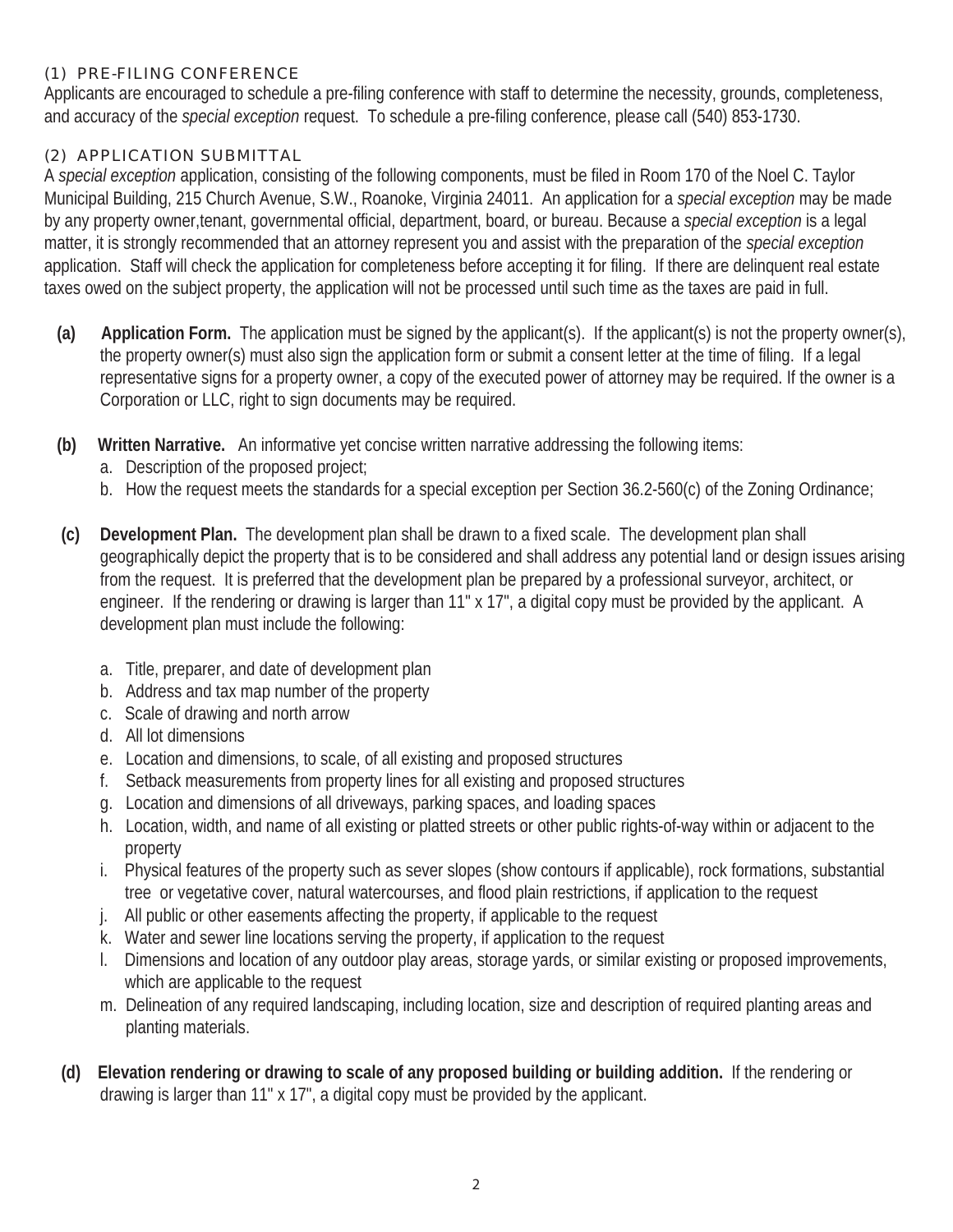**(e) Filing Fee.** Check for \$350.00 (residentially zoned property) or \$450.00 (non-residentially zoned property) made payable to *Treasurer, City of Roanoke*. If an application is withdrawn and the legal advertisement has already run or it is too late to pull, the applicant remains responsible for the cost.

#### (3) POST-FILING PROCESS:

- (a) **Staff Review:** Once an application has been filed, it is distributed to City departments, affected neighborhood organizations, and adjoining localities (if applicable) for comment. Staff then prepares a report and recommendations for the BZA's consideration which include pertinent code sections, facts of the case, and issues as they relate to the standards for the granting of a special exception. A copy of the staff report is mailed to the applicant approximately one week prior to the public hearing.
- (b) **Public Notice:** Notice of public hearing is published two times as a legal advertisement in the Roanoke Times and mailed to adjoining property owners, including those immediately across the street. Notice will also be posted on the subject property in the form of a yard sign. The notice includes a general description of the special exception request as well as the time and location of the public hearing
- (c) **Board of Zoning Appeals Public Hearing:** The BZA's public hearing is held the second Wednesday (see page 2 for **specific dates) of each month at 1:00 p.m. on the 4th floor of the Noel C. Taylor Municipal Building, 215 Church Avenue, S.W., Roanoke, VA 24011 in Council Chambers. Applicant's are not required to attend the public hearing, but attendance is highly recommended. Anyone from the public may speak or submit written comments in favor of, or in opposition to, any request.**

**At the BZA's public hearing, the applicant presents the request; staff presents its report and recommendation; the BZA takes public comment; and the BZA discusses the request and takes action. The concurring vote of a majority of the membership of the BZA is necessary to grant a** *special exception***. This means at least four (4) members of the seven (7) member BZA must vote in favor of granting the** *special exception* **for it to be approved, even if there are only four (4) members present. In authorizing a** *special exception***, the BZA may impose such conditions relating to the use for which a permit is granted as it may deem necessary in the public interest, including limiting the duration of the permit (***Virginia Code §15.2-2309(6))***.**

**Any decision of the Board is final; however, the applicant or an aggrieved party may file an appeal with the Clerk of the Circuit Court within thirty (30) days after the final decision of the Board. Once the board considers and renders a decision on an application the board cannot reconsider a substantially similar request for one**

(1) **year, except when the decision is the subject of a motion to rehear as set forth in the Board's bylaws.**